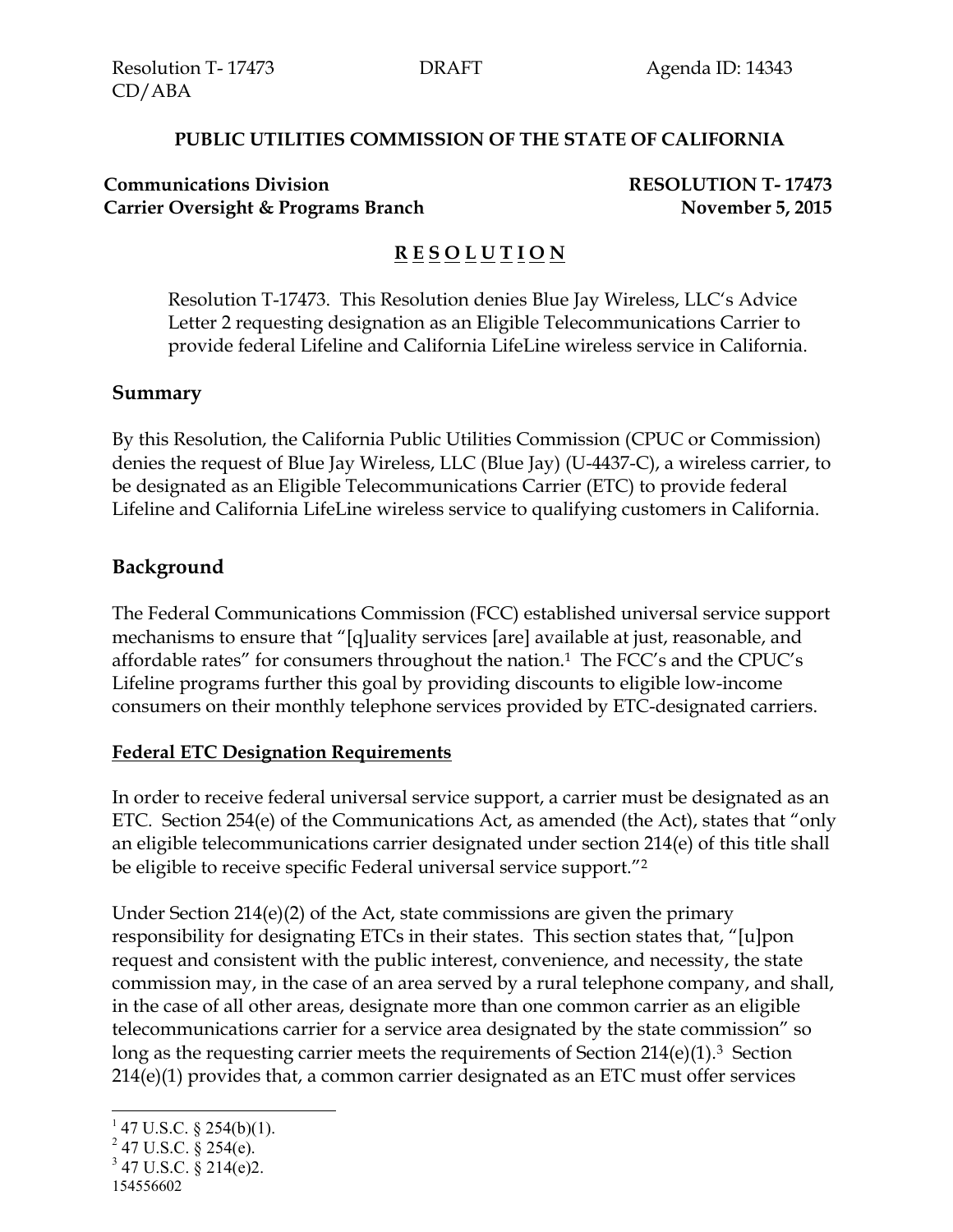Resolution T- 17473 DRAFT 11/5/2015 CD/ABA

supported by the federal Universal Service Fund (USF) throughout the designated service area either by using its own facilities or a combination of its own facilities and resale of another carrier's services.4 Other ETC requirements include carrier certifications of compliance with rules of the Lifeline program, submission of 5-year improvement plans, remaining functional in emergencies, commitment to consumer and service quality standards, demonstration of financial and technical capability, explanation of methods to advertise, and details of customer terms and conditions Lifeline customers.<sup>5</sup> Finally, before granting an ETC status to a carrier, state commissions must determine that it is in the public interest to do so.

The federal Lifeline program, through the oversight of the Universal Service Administrative Company (USAC), reimburses ETCs for providing discounts to eligible low-income customers of \$9.25 per month and provides additional reimbursements for serving customers living on Tribal lands.<sup>6</sup>

## **California Public Utilities Commission ETC Designation Requirements**

A carrier requesting an ETC designation from the CPUC must also comply with the CPUC's ETC rules pursuant to Resolution T-17002 (May 25, 2006) which set forth procedures and guidelines for ETC designation and reporting requirements consistent with federal requirements. Carriers are required to demonstrate compliance with financial and technical obligations of providing service, and commitment to consumer protections at the time of filing.

In addition, ETC designation requests must comply with General Order 153, which contains California LifeLine program requirements, and include attestation to submit CPUC User Fees and public purpose program surcharges.

#### **Notice/Protests of the Advice Letter**

The advice letter filing was served via email to all parties on the ETC service list and appeared in the Commission's Daily Calendar on April 18, 2014. No protests were filed.

## **Discussion**

#### **Company Overview**

Blue Jay Wireless, LLC has corporate offices at 5010 Addison Circle, Addison, TX 75001. Blue Jay is registered with the Commission as a commercial mobile radio service (CMRS) in California under its authority U-4437-C (October 19, 2012). Through its arrangements with T-Mobile and Sprint, Blue Jay plans to offer discounted wireless services to eligible

l  $447$  U.S.C. § 214(e)1.

 $5$  47 C.F.R. § 54.202(a).

<sup>6</sup> 47 C.F.R. § 54.403.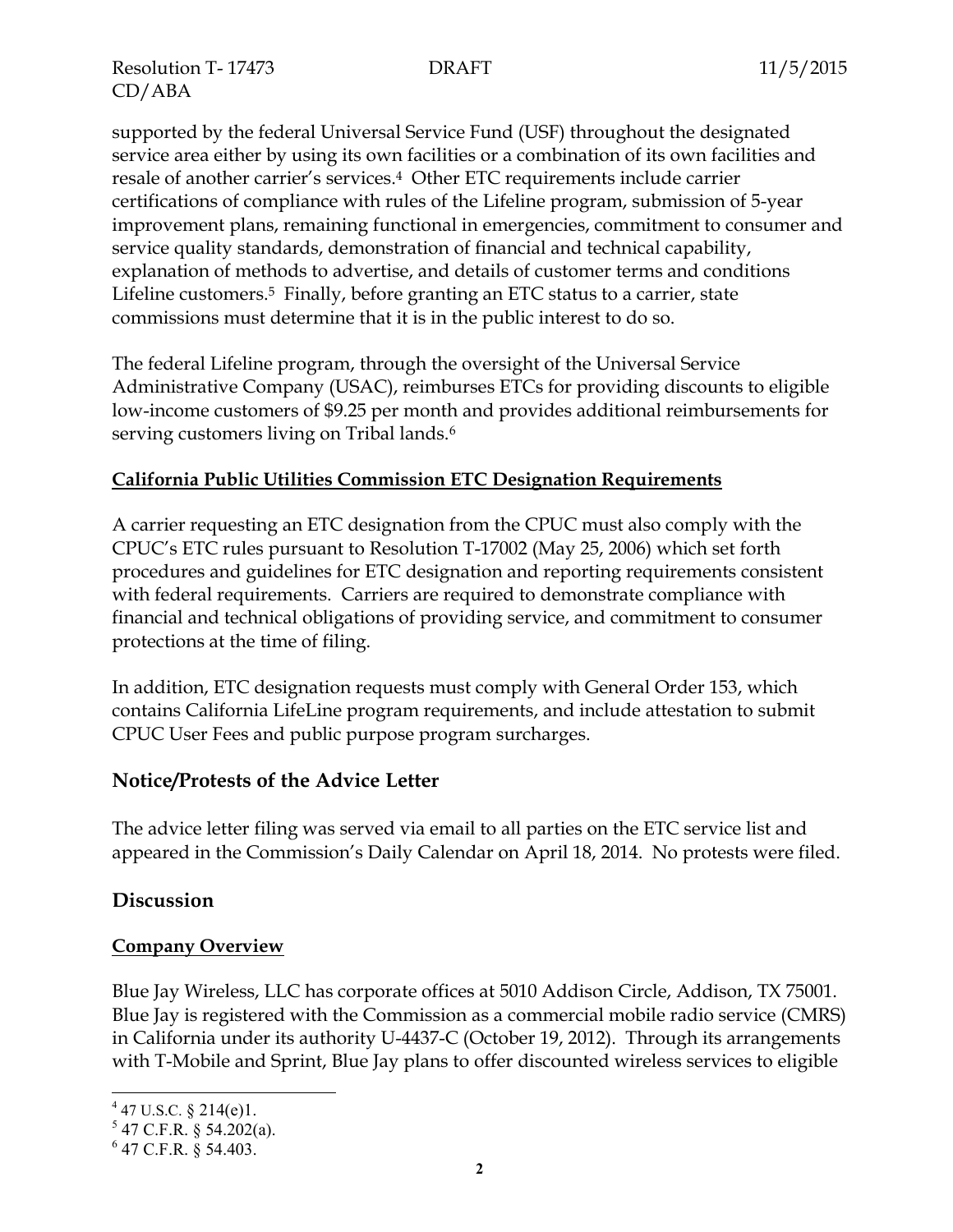Resolution T- 17473 DRAFT 11/5/2015 CD/ABA

low-income households in these carriers' service territories throughout California. Blue Jay does not request authority to provide federal Lifeline or California LifeLine service on Tribal lands at this time.

On April 15, 2014, Blue Jay submitted Tier 3 Advice Letter 2 (AL 2) to the CPUC requesting ETC designation for the purposes of receiving federal Lifeline support and authorization to be a California LifeLine provider to offer discounted prepaid wireless telephone services to eligible households in California. Blue Jay submitted AL Supplement 2A on February 10, 2015, AL Supplement 2B on April 30, 2015, and AL Supplement 2C on August 31, 2015.

## **Due Diligence Review**

An integral part of Communications Division (CD) staff's review of an ETC designation request is a due diligence review to determine if the carrier has engaged in behavior that may call into question its fitness to be granted ETC designation to serve California consumers. The due diligence review includes, but is not limited to, conducting independent research about a carrier's past operations to provide the Commission with information that may be pertinent in deciding whether or not to grant the ETC designation request. Typical research methods include performing Lexis/Nexis legal resource searches, internet searches, reviewing industry and trade publications, querying other governmental agencies, contacting the FCC and USAC, reviewing a company's history of operations, and contacting the Commission's Safety and Enforcement Division and the Consumer Affairs Branch.

In the course of its research, CD found a significant issue with Blue Jay's federal Lifeline operations in Hawaii. <sup>7</sup> During 2014, Blue Jay reportedly oversubscribed Lifeline residents ineligible to receive Hawaiian Home Lands/Tribal lands status and filed federal subsidy reimbursement requests with the USAC based on the inflated subscriptions. USAC's federal Lifeline disbursements to Blue Jay from January to October 2014 show that the carrier's reimbursement claims were six times higher than those claimed by the next highest Lifeline provider in that state. <sup>8</sup> CD verified the information with the Hawaii Public Utilities Commission as accurate.

At this time, CD does not recommend that the Commission grant Blue Jay ETC designation or authority to offer California LifeLine service. The issue of oversubscribing ineligible Hawaiian Home Lands residents is substantive and raises questions about Blue Jay's ability to administer the Lifeline program in compliance with federal and state rules and requirements.

To be considered for ETC designation in California, CD recommends that Blue Jay resolve the Hawaiian Home Lands issue with USAC and/or the FCC and be required to

 $\overline{a}$ <sup>7</sup> [http://www.slideshare.net/civilbeat/blue-jay-wireless-hawaii-letter,](http://www.slideshare.net/civilbeat/blue-jay-wireless-hawaii-letter) source letter from Yamamoto Caliboso law firm.

<sup>&</sup>lt;sup>8</sup> [http://www.usac.org/li/tools/disbursements/default.aspx.](http://www.usac.org/li/tools/disbursements/default.aspx) Narrow search results by choosing Study Area Code 629008, year 2014, all months, and state of Hawaii.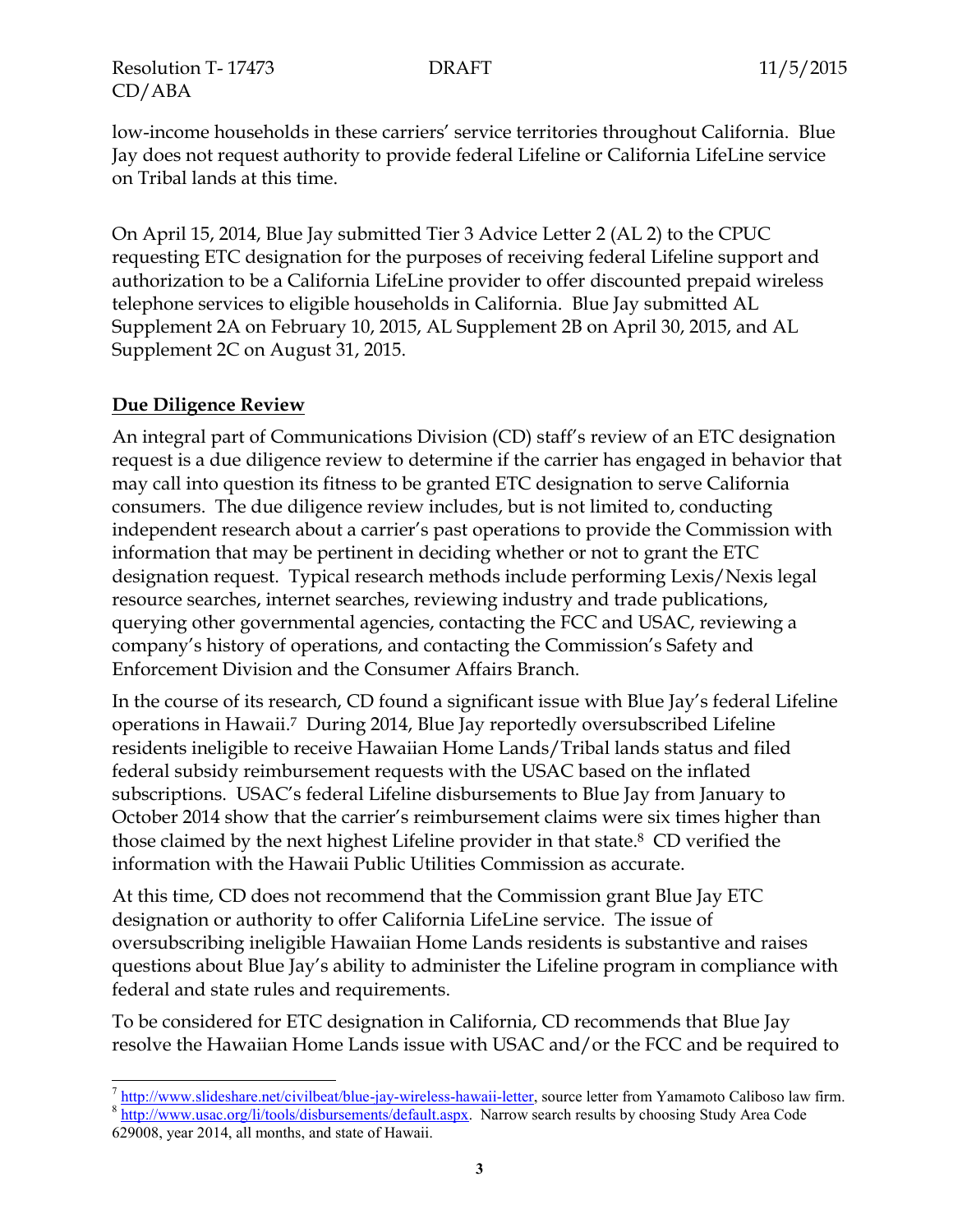Resolution T- 17473 DRAFT 11/5/2015 CD/ABA

provide retail (non-Lifeline) wireless service for a minimum of one (1) year in California to demonstrate compliance with CPUC rules such as, but not limited to, paying CPUC universal service surcharges and User Fees, and not have a pattern of customer abuse.

## **Safety Considerations**

There are no safety concerns to address with the denial of the ETC designation.

### **Comments**

In compliance with P.U. Code § 311(g), the Commission emailed a notice letter on October 5, 2015, informing all parties on the Eligible Telecommunications Carrier service list of the availability of this resolution for public comments at the Commission's website www.cpuc.ca.gov. The notice letter also informed parties that the Commission will post the adopted conformed resolution at this same website.

## **FINDINGS AND CONCLUSIONS**

- 1. Blue Jay Wireless, LLC, with corporate offices at 5010 Addison Circle, Addison, TX 75001, is a California reseller of commercial mobile radio service registered with the Commission under its authority U-4437-C granted on October 19, 2012.
- 2. On April 15, 2014, Blue Jay Wireless, LLC submitted Advice Letter 2 (AL 2) to the CPUC requesting Eligible Telecommunications Carrier (ETC) designation for the purposes of receiving federal Lifeline support and authorization to be a California LifeLine provider to offer discounted prepaid wireless telephone services to eligible households in California.
- 3. Blue Jay Wireless, LLC submitted AL Supplement 2A on February 10, 2015, AL Supplement 2B on April 30, 2015, and AL Supplement 2C on August 31, 2015.
- 4. Communications Division found that Blue Jay Wireless, LLC significantly oversubscribed customers under Hawaiian Home Lands/Tribal lands status. The matter remains unresolved between Blue Jay Wireless, LLC, the Universal Service Administrative Company and/or the Federal Communications Commission.
- 5. Communications Division recommends the Commission deny Blue Jay Wireless, LLC's request for ETC designation as a provider of federal Lifeline and California LifeLine wireless services.
- 6. Communications Division recommends that Blue Jay Wireless, LLC be required to offer wireless service in California on a retail basis (non-Lifeline) for a minimum of one (1) year under its wireless identification registration authority U-4437-C to establish a record of operations. Blue Jay Wireless, LLC may re-submit